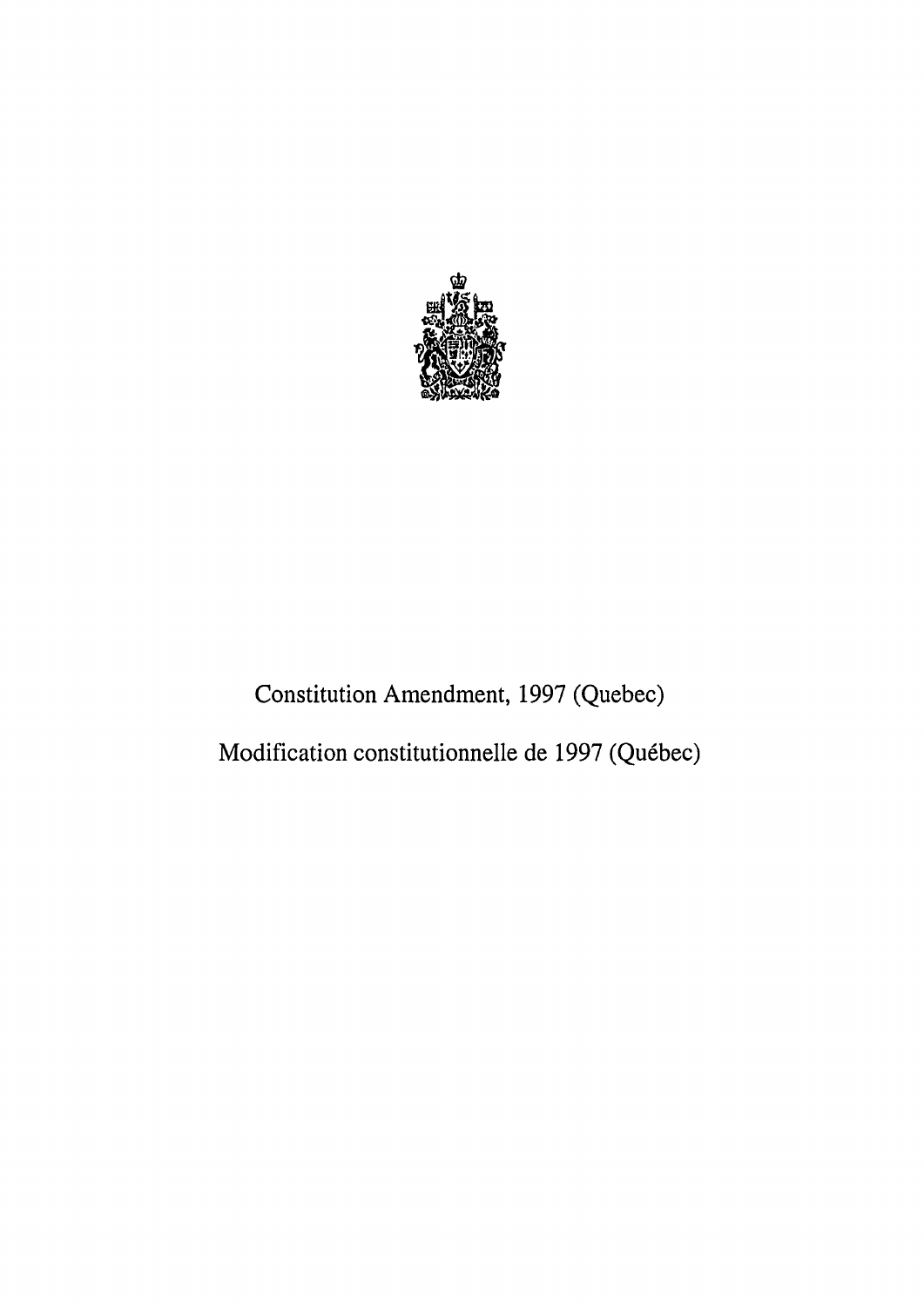$\label{eq:2.1} \frac{1}{\sqrt{2\pi}}\int_{0}^{\pi}\frac{1}{\sqrt{2\pi}}\left(\frac{1}{\sqrt{2\pi}}\right)^{2}d\mu\,d\mu\,.$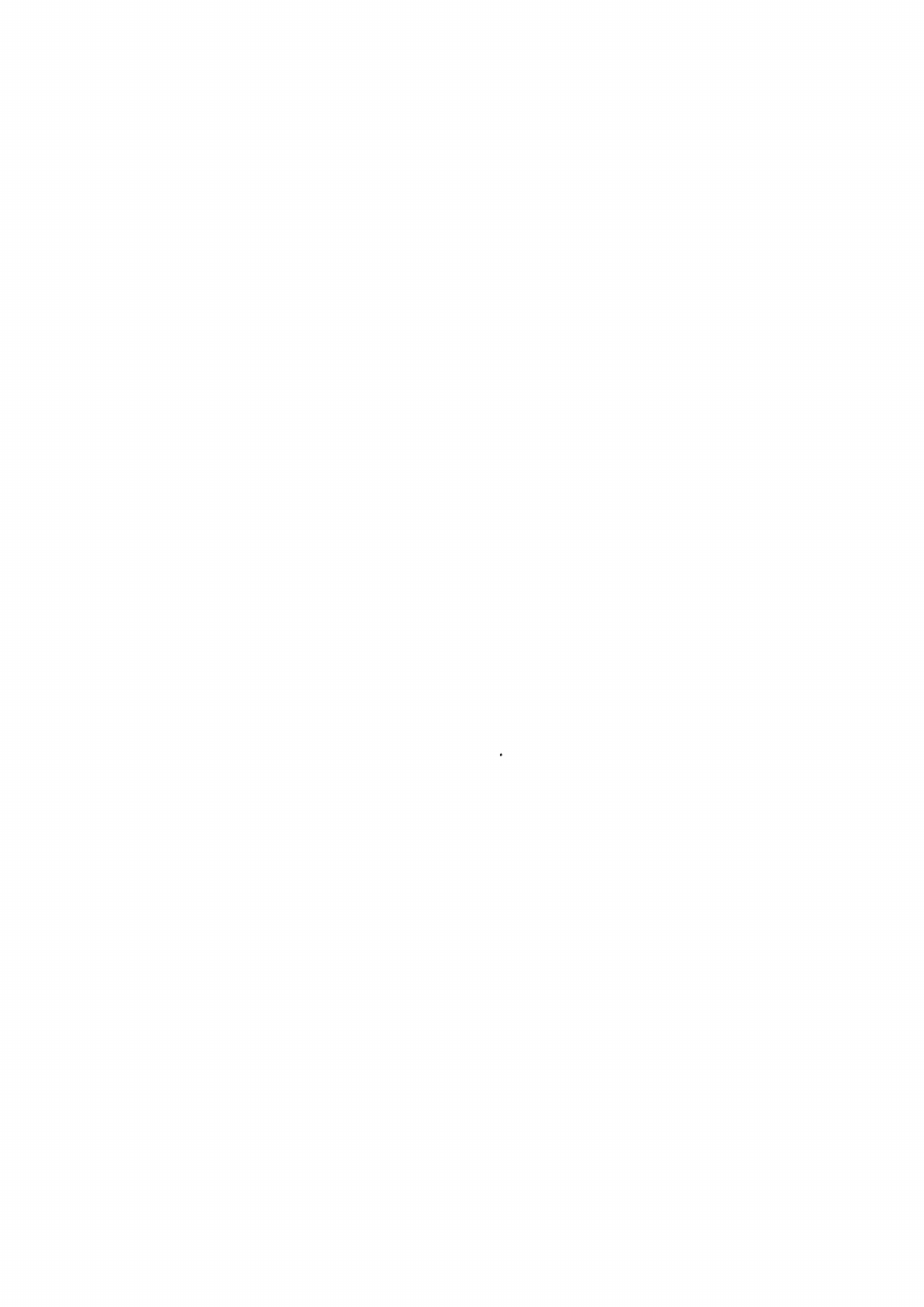Registration<br>SI/97-141 **SI/97-141** 22 December, **1997**

CONSTITUTION **ACT, 1982**

# **Constitution Amendment, 1997 (Quebec)**

ROMÉO LEBLANC

[L.S.]

Canada

**By** His Excellency the Right Honourable Romeo LeBlanc, Governor General and Commander-in-Chief of Canada

To All To Whom these Presents shall come,

Greeting:

## A Proclamation

Whereas section 43 of the *Constitution Act, 1982* provides that an amendment to the Constitution of Canada may be made by values and By His Excellency the Right Honourable Roméo LeBlanc,<br>
F. S.]<br>
Canada<br>
By His Excellency the Right Honourable Roméo LeBlanc,<br>
Governor General and Commander-in-Chief of Canada<br>
To All To Whom these Presents shal Seal of Canada where so authorized by resolutions of the Senate and House of Commons and of the legislative assembly of each province to which the amendment applies;

And whereas the Senate adopted a resolution on December 15, 1997 authorizing an amendment to the Constitution of Canada;

And whereas the House of Commons adopted a resolution on November **18,** 1997 authorizing an amendment to the Constitu- **%** tion of Canada;

And whereas the National Assembly of Quebec adopted a resolution on April **15,** 1997 authorizing an amendment to the Constitution of Canada;

And whereas the Queen's Privy Council for Canada has advised me to issue this proclamation;

Now know You that I do issue this proclamation amending the Constitution of Canada in accordance with the schedule hereto.

- In Testimony Whereof I have caused these Letters to be made patent and the Great Seal of Canada to be hereunto affixed.
- At Government House, in the City of Ottawa, this nineteenth day of December in the Year of Our Lord One Thousand Nine Hundred and Ninety-seven.

**By** Command, **JEAN CHRÉTIEN** *Prime Minister of Canada* **ANDY SCOTT** *For the Attorney General of Canada* LYLE VANCLIEF *Registrar General of Canada* Enregistrement TR/97-141 22 d6cembre 1997

LOI CONSTITUTIONNELLE DE 1982

**Modification constitutionnelle de 1997 (Quebec)**

# ROMÉO LEBLANC

[L.S.]

Canada

Par Son Excellence le très honorable Roméo LeBlanc, gouverneur général et commandant en chef du Canada

**A** tous ceux qu'il appartiendra,

Salut:

# Proclamation

Attendu **:**

que l'article 43 de la Loi constitutionnelle de 1982 prévoit que la Constitution du Canada peut être modifiée par proclamation du gouverneur général sous le grand sceau du Canada, autorisée par des résolutions du Sénat, de la Chambre des communes et de l'assemblée législative de chaque province concernée;

que le Sénat a adopté, le 15 décembre 1997, une résolution autorisant la modification de la Constitution du Canada;

que la Chambre des communes a adopté, le 18 novembre 1997, une r6solution autorisant la modification de ia Constitution du Canada;

que l'Assemblée nationale du Québec a adopté, le 15 avril **1997,** une r6solution autorisant **la** modification de **la** Constitution du Canada;

que le Conseil priv6 de **la** Reine pour le Canada m'a recommand6 de prendre la presente proclamation,

sachez que **je** proclame **la** Constitution du Canada modifiee en conformite avec l'annexe ci-jointe.

- En foi de quoi, **j'ai** rendu les presentes lettres patentes et **y** ai fait apposer le grand sceau du Canada.
- Fait à ma résidence d'Ottawa, le dix-neuvième jour de décembre de l'an de grace mil neuf cent quatre-vingt-dix-sept.

Par ordre,

Le premier ministre du Canada **JEAN CHRÉTIEN** 

Pour la procureure générale du Canada ANDY SCOTT Le registraire général du Canada LYLE VANCLIEF

 $\sim 10^{10}$  km  $^{-1}$  $\ddot{\cdot}$ المورود والبدا ۲۲ برصد<br>آباد  $\tilde{z}$ ii<br>N